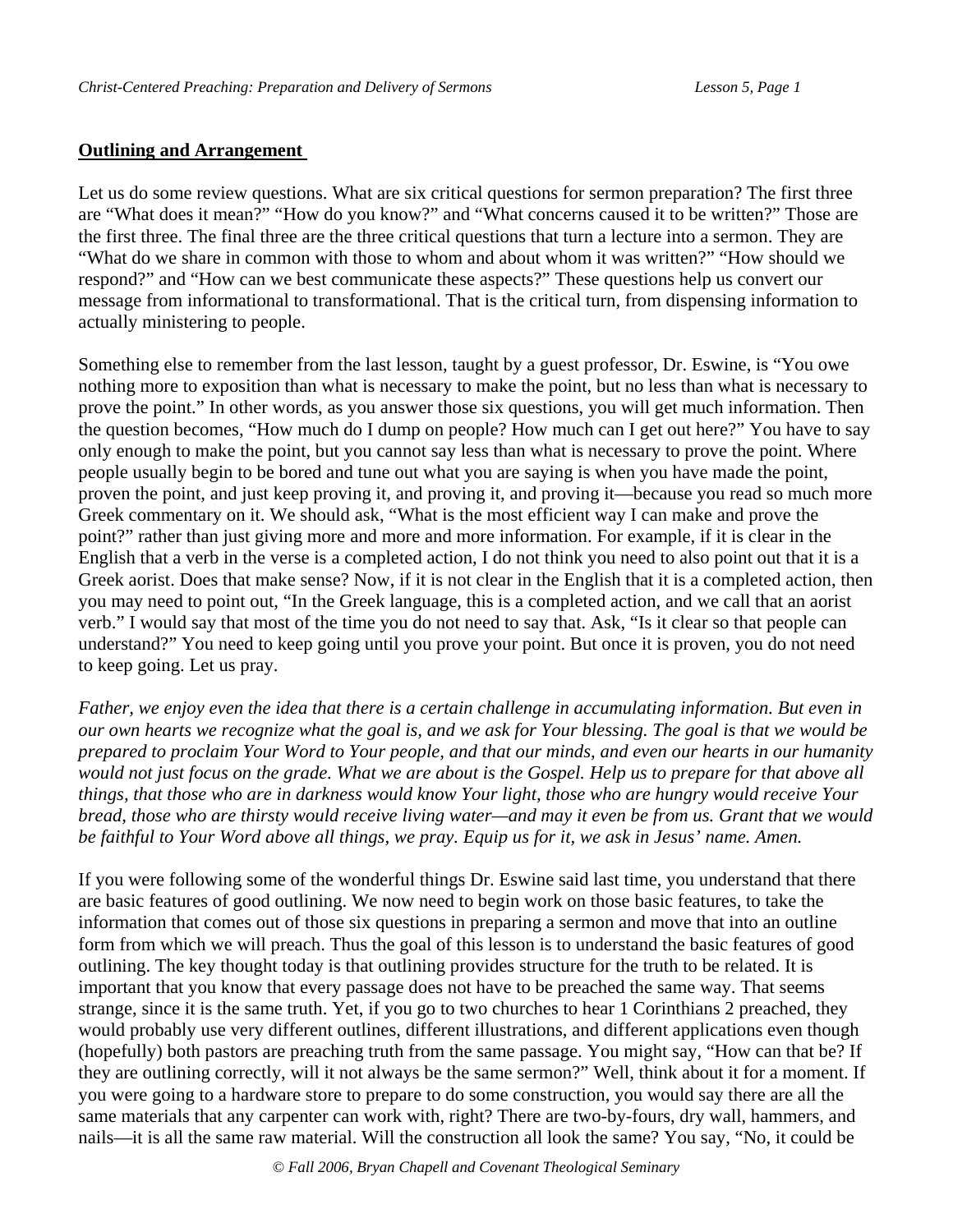quite different." Even though it is the same raw materials, why will the construction vary? What will make it different? The purpose for which the constructor is building will change the way he uses the raw material. What will determine the purpose of the builder? The needs for the people will call for the raw material to be constructed according to what they need. But the raw material will be the same. Now, we will be using two terms that I want you to learn. One is the "exegetical outline." That is the raw material. The exegetical outline is where you go through the text to look at the grammar and structure, and you simply outline the exegetical outline. You are doing exegesis, figuring out the material that is there. But the exegetical outline is in essence the raw material. It tells you what you need to know in order to construct the "homiletical outline." This is the sermon outline.

Tell me things that are not in the exegetical outline (simply outlining the text) that will be in the homiletical outline. Often the exegetical outline will not answer the question, "How are you supposed to respond (particularly in your situation)?" It will not have that material, which we know is essential to good sermons: "How do you respond in your situation?" That will not be in the exegetical outline. What other things will not be in the outline of the passage? Illustrations will not be there. What else will not be there? Supporting texts may not be in the exegetical outline. Supporting text are various supporting materials that are not in the text you are studying, but, depending on your purposes, you may need to bring them in from other parts of Scripture. What other things will not be in the exegetical outline? The context may not be there. The context includes the historical context, what else was going on during the time of the passage. For example, where was Paul when he wrote this? That will not be in the exegetical background. Context includes historical background, and it also includes literary background. We have said that you will mistake what Romans 15 is about if you do not know what Romans 14 is about. Thus, if you only outlined Romans 15, you may not have the appropriate literary background. Now, you will have to ask, "How do I know what context will be appropriate? How will I know what information to bring in, what supporting texts to bring in, what illustrations to use, and what applications to use?" What is the ultimate question? We do not only exegete the text, but we also exegete the people. It is those two things in cooperation with each other that will form the blueprint for the homiletical outline for the construction of the sermon. The exegetical outline is the raw material. The homiletical outline is the fruit of exegeting the text and exegeting the people. Therefore, the form will follow function to some degree.

Let us see how it works with a few examples. Here is the key thought, before we look at these examples: expository messages are obligated to provide the truth of the passage but not necessarily the pattern of the passage. They are obligated to present the truth of the passage, but not necessarily the pattern of the passage. If you have a Bible, look at Luke 18. Can you be faithful to the truth of the text but not necessarily follow the pattern of the text? I will read Luke 18:1-8:

Then Jesus told his disciples a parable to show them that they should always pray and not give up. He said: "In a certain town there was a judge who neither feared God nor cared about men. And there was a widow in that town who kept coming to him with the plea, 'Grant me justice against my adversary.' For some time he refused. But finally he said to himself, 'Even though I do not fear God or care about men, yet because this widow keeps bothering me, I will see that she gets justice, so that she will not eventually wear me out with her coming!' And the Lord said, "Listen to what the unjust judge says. And will not God bring about justice for his chosen ones, who cry out to him day and night? Will he keep putting them off? I tell you, he will see that they get justice, and quickly. However, when the Son of Man comes, will he find faith on the earth?"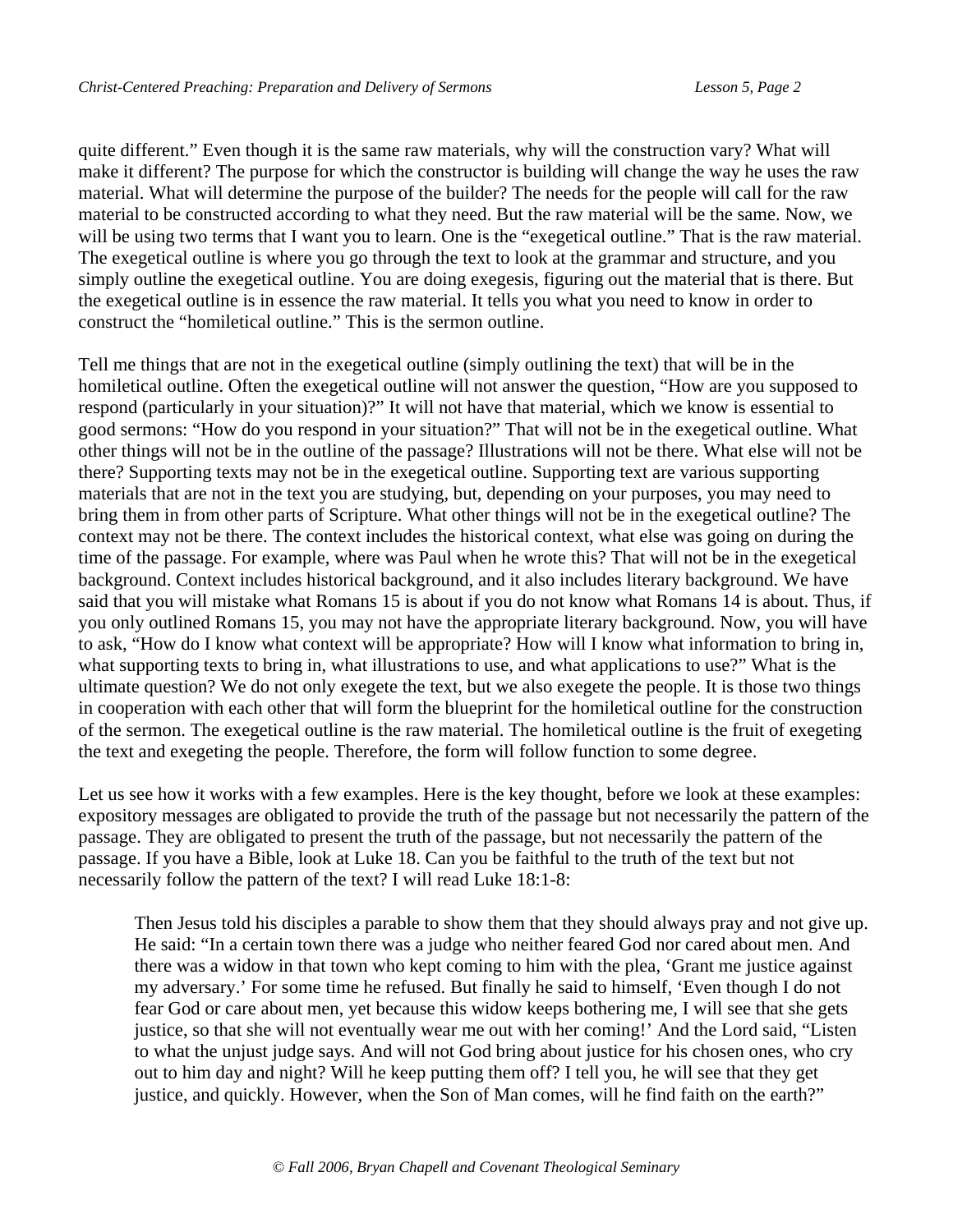Could you preach from this that we do not pray enough, that we should be encouraged to pray more? Would that be an appropriate theme to preach from this text? It seems pretty clear that that would be a possibility. What if I approached it this way, though? What if I said, "We do not pray enough" as the fallen condition focus (FCF)? (Notice it is stated in the negative. The FCF is something that is wrong, it is the burden of the passage). "We do not pray enough." Thus my outline might begin, "Pray because prayer is an indication of the believer's faith. Pray because prayer reaches God's heart. Pray because God commands it." Where does that first point come from? "Pray because prayer is an indication of faith." Where does that come from in the text? It is in the last verse. What about the next point, "Pray because prayer reaches God's heart," where does that come from? It comes from the middle of the text, verses 5 and 6—if even the unjust judge would be moved by pleading, how much more would God be moved with the pleading of His own. How about this one, "Pray because God commands it"? Where do we find a simple command to pray? It is in verse 1. Now, we moved backward through the text, did we not? But we are still dealing with the idea that we should pray because we do not pray enough, and we kind of build from the lesser to the greater, right? We say, "Pray because it is an indication of your faith" and "Pray because God hears." But ultimately, why should we pray? "Pray because God says to." Therefore I end with the imperative that the passage begins with. That is one approach.

What if my FCF were different because I recognize the people I am dealing with, their struggles and needs that I am aware of as a pastor? The FCF could be "We doubt God hears us when He does not answer immediately." Would that be legitimate from this text? Was Jesus dealing with this? Yes, as He says, "You should pray and not worry because God will hear and He will answer quickly." So if your people are saying, "He does not seem to hear," could you address that concern, that fallen condition from this text? Yes, you could. Now we have a different purpose, with the same raw material. How would we deal with it, then? We could begin with these main points: "Do not doubt, because God desires our example of persistent prayer," "Do not doubt, because God tells us some requests will not be met except by persistent prayer," and "Do not doubt, because God will answer persistent prayer." Where does the first one, "Do not doubt, because God desires our example of persistent prayer," come from? Where do you get that from the text? That comes from the beginning. How about "Do not doubt, because God tells us some requests will not be met but by persistent prayer"? That comes from the middle. And where does "Do not doubt, because God will answer persistent prayer" come from? We see this toward the end, in verses 6-8, in Jesus' conclusion. This time, what are we doing? We are moving right through the passage. We go straight from beginning to end. Now, we are being, I hope, true to the truth of the text, but we are not necessarily following the pattern of the text. I will tell you, I think the most frequently appropriate and best way is to go straight through. I would do that most of the time. I would move straight through, in order. But there may be strategies that are significant for communicating the truth of the text that may vary as to whether or not you follow the pattern.

Here is a key: when you are in a written medium, when you are writing an essay, for example, where do you say the most important thing? You state your theme statement, your thesis, first. That is typical of a written medium. You say the main thing, and then you move down to the particulars. When you are in an oral medium, when do you say the most important thing that you want people to walk away thinking about? You say it last. Remember, we said we need to learn some of the differences between essays and sermons. To be fair to the truth of the text, if the most important thing is said first, when might you choose to say it in the sermon? To be true to the truth of the text, you might say it last. To be fair to the truth of the text, you will devise a strategy that best communicates the truth. Transferring from a written medium, you may need to realize, "There are certain things I need to adjust in an oral medium."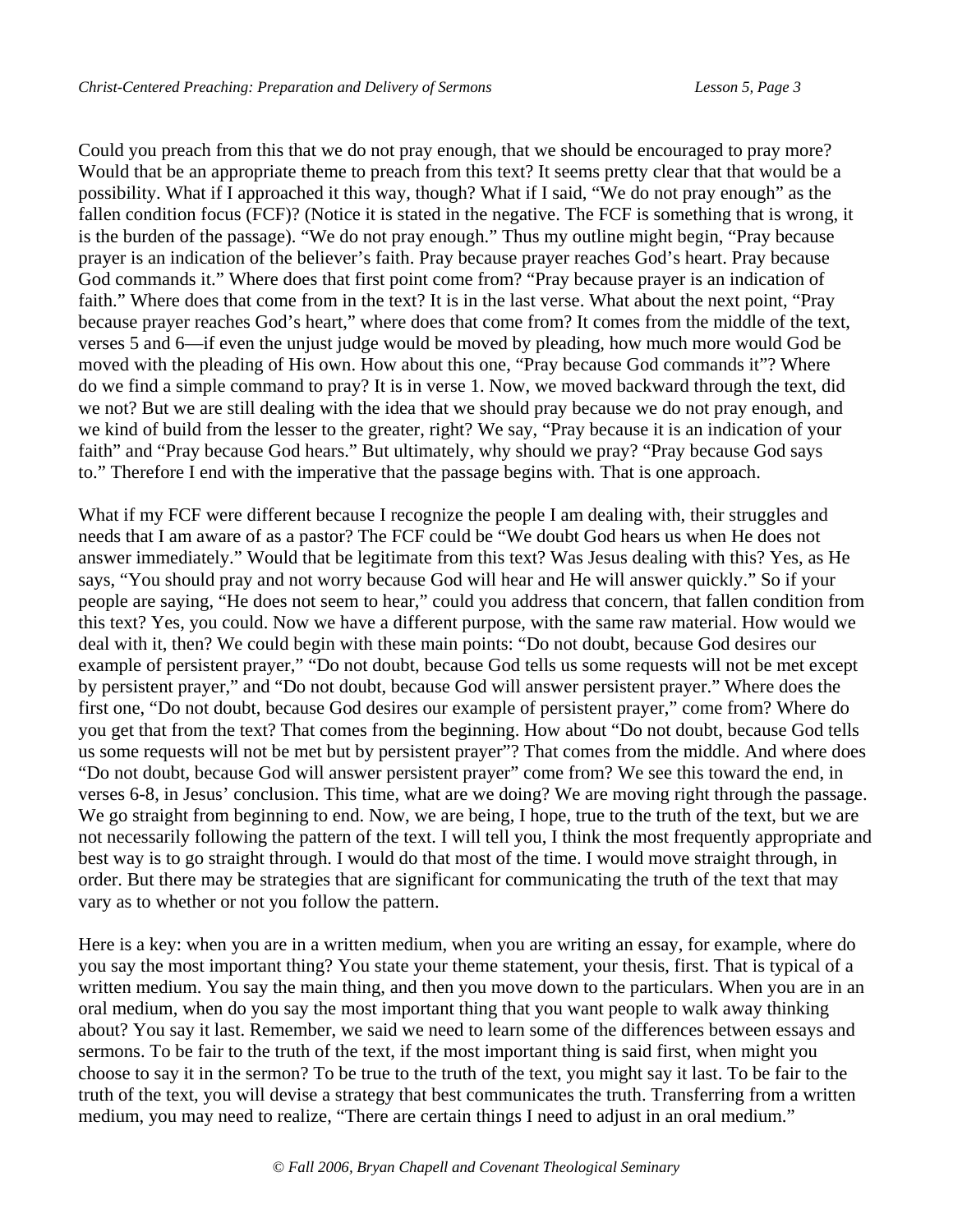If that logic does not persuade you, here is another reason it could be best to change the order of the text when you preach it. If you are preaching from Ephesians 3, you will recognize that Paul starts, and then has a 12-verse long parenthesis before he comes back to the thought of the first verse. Do you think you would want to preach that text in that pattern or a different pattern? You have to recognize that you could completely lose people in an oral medium if you start a thought, exegete 12 verses, and then finish the thought. My guess is that you will find a different oral strategy to deal with that written information. Your exegetical outline will tell you, "Here is the beginning of the thought, here is the end of the thought, and there is much in between." But you will probably not preach that exegetical outline. You will probably have to convert it to a homiletical outline. You will find that some of the psalms are acrostics built on the Hebrew alphabet. Sometimes, as in Psalm 119, they might repeat verses seven or eight times before moving to the next letter. Do you think you can do that well in an English, oral medium? It can be very hard. You will probably find another way to orally communicate the truth of the text rather than follow the pattern.

Now, I want to go back and say that most of the time I think it is best to follow the pattern. But I do not want you to come to a passage where the pattern is difficult to follow and think, "Oh no, I cannot see how to follow the pattern, but I have to follow the pattern!" It is fine to sometimes not follow the pattern of a passage. The expositor's obligation is to the truth of the text, not necessarily to the pattern of the text. This is because our purpose drives pattern, but it does not determine truth. Do you hear the difference? Our purpose drives pattern, but it will not determine truth.

Think of the purpose of the outlines themselves. The rather classic statement from homiletical books for centuries in the West is "An outline is a logical path for the mind." This is pretty simple. If I want to tell you how to get somewhere, I will not just tell you, "Go east." I will say, "You take this street to this other, go south on this highway…" I will tell to go from here to there to there in order to show you how to get to the destination. I will create a logical path to get to where I am telling you to go. An outline is a logical path for the mind, and, like directions, it has steps in it.

There are two purposes of outlines. The first purpose for an outline is that it clarifies parts of the sermon in the listener's mind and ear. It provides a logical path to the mind, by clarifying parts of the sermon in the listener's mind and ear. Thus by what the listener hears, he or she gets the path to the truth we are developing. The second major reason preachers have outlines is because they clarify parts of the sermon in the preacher's mind and eye. I am, right now, speaking to you from an outline. I see a major point, then I begin to see the supporting material under it. I sometimes circle things I will use as illustrations while I am talking to you. I expect you to pick up the steps, but the mere fact that I have created an outline helps me while I am speaking to note the major thought, supporting thoughts, illustrations, and how I will apply it. My outline communicates that to me. I have spoken enough from outlines that I will recognize that if there are large gaps, there is something missing that I need to include. The creation of the outline itself gives signals to me as a speaker as to what to say, what to include, and in what sequence to do that. Thus while the outline is great for the listeners, it also helps me organize my thoughts by giving my eye signals about what I will be saying.

As you think about outlines, here is a thought of why we organize along a frame. As you aid the listener's ear and your eye, you are ultimately working hard on *ethos* as well as *logos*. You are working on *logos*  because you are working hard on an argument. You are proving something is true. How is *ethos* helped by the outline? It indicates that you are credible, that you are thinking. It shows you cared enough to get organized. Those are the two pieces of *ethos*, right? *Ethos* is credibility and compassion. You show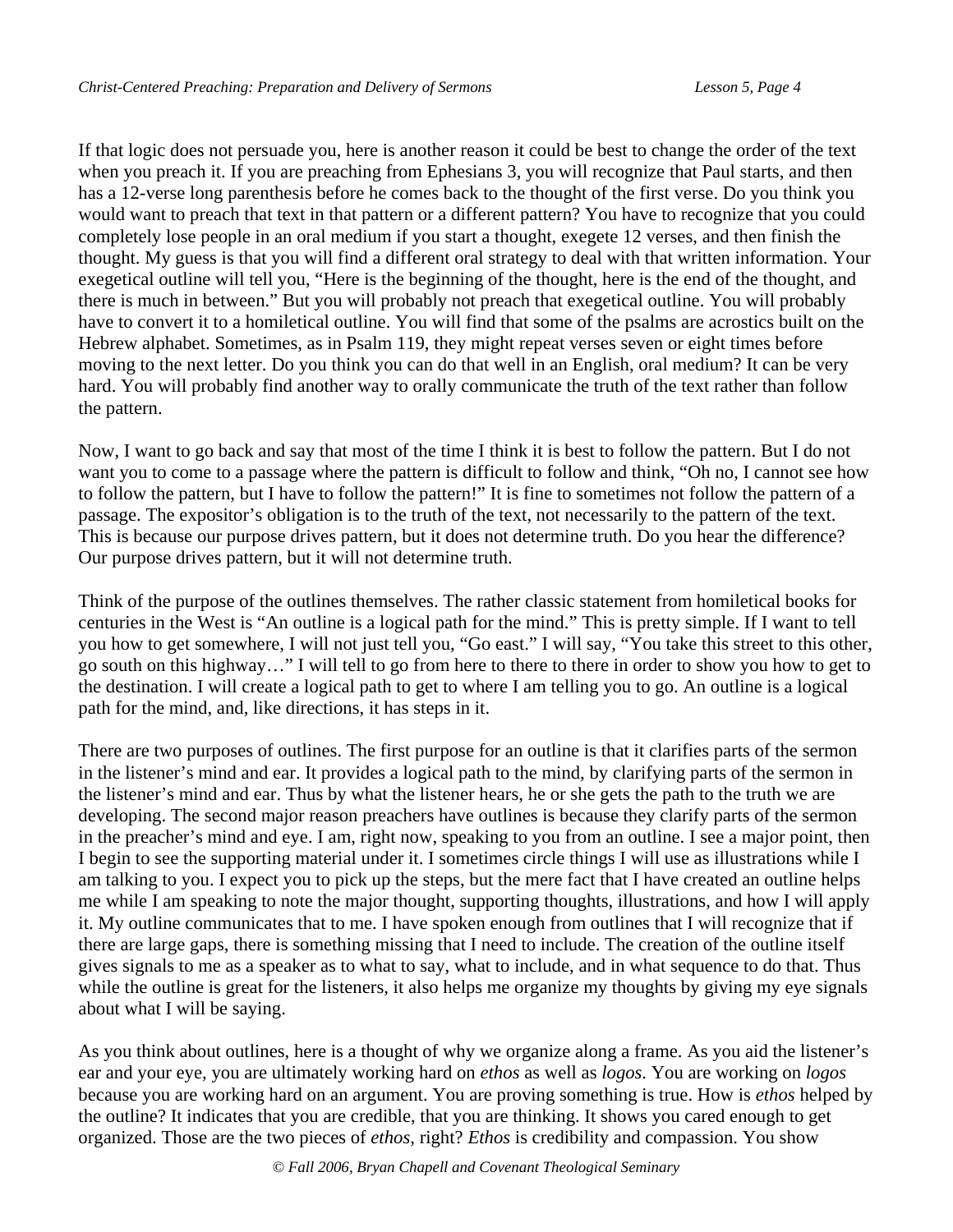credibility from organization because it indicates you know what you are talking about, you can put thoughts together, you have analyzed this text. You show compassion from organization because it indicates you care enough to put it in an organized way. It is interesting—outlines accomplish many things for us, not just in organization but also in *ethos*.

What are qualities of good homiletical outlining? There are five. The first quality of a good homiletical outline is unity. A sermon is about one thing, and therefore all the parts of the outline should support one central idea. You do not want to be in the position of a pastor who, in the middle of point number two, realizes that point number three misses the point entirely. You want to make sure each point deals with the point of the message. The main thing is to keep the main thing the main thing. That does not work when the points of your outline do not deal with the main thing. Thus unity is something you would expect outlines to reflect.

A second quality of good homiletical outlines is brevity. That is, the parts will pass the 3:00 AM test. We want to say things in outline form as concisely as possible. You know that if you have a main point that goes on for 15 words, it is far too long. If it goes on for more than seven or eight words, it is probably too long. We want to shrink these things down. Now, we have much more to say—much more to say! But that will be the information, the exposition that comes under the main point statement. The main point statements and the subpoint statements we try to make as brief as possible. They are kind of like "thought pegs" that you hammer on the door, and then you can hang many things on them. But we do not want the peg to be 10 feet long. We want that peg to be as concise as possible, and then we can hang many things on it. Sometimes we will say things so briefly that people may think, "What? What did he just say?" For example: "What God needs is spoilers." People may think, "What? What does that mean?" Well, you almost want that reaction. "God wants spoilers. He wants those who are willing to spoil the wicked." I will explain that more and more as I go, but I want the concise statement first to get people's attention, to let them know, "Here is what I will be talking about." And then I can hang many things on that thought peg. Thus a quality of good homiletical outlines is brevity: the parts will pass the 3:00 AM test.

The third quality may be a new thought for you: parallelism. Good homiletical outlines reflect parallelism. That is, the word order between the main points—and even between subpoints within a main point—is similar. Think of it this way: "Christ's word demands honor. Christ's word demands obedience. Christ's word demands love." These could be three main points in a sermon. The modifiers line up in the same position in each statement. The subjects line up in the same position in each statement. Even the verbs are in the same position. In this case it is the object that keeps changing. That is known as the "key word change." When things remain parallel but something changes, it is known as a key word change. What does everyone know the first of these three main points will be about? It will be about honor. What will the second and third main points be about? Obedience and love. Parallelism with a key word change is like a verbal flag from the speaker. Remember, people are not reading with you, they are listening to you. Key word changes are verbal flags saying, "Hey! Here is another main point!" The parallelism is a signal that it is another main idea, similar to another one that was stated earlier, maybe three, five, or even seven minutes previously. But the parallel language says, "Here is another main idea." And its development is indicated by a key word change.

Where do you see Jesus doing this? In the Sermon on the Mount. There are two ways parallelism is demonstrated in the Sermon on the Mount. Do you remember anything that was parallel in the way Jesus stated things in the Sermon on the Mount? The beatitudes are parallel: "Blessed are the poor…for they will be… Blessed are the meek…for they will be…" Do you hear the first parallelism? "Blessed are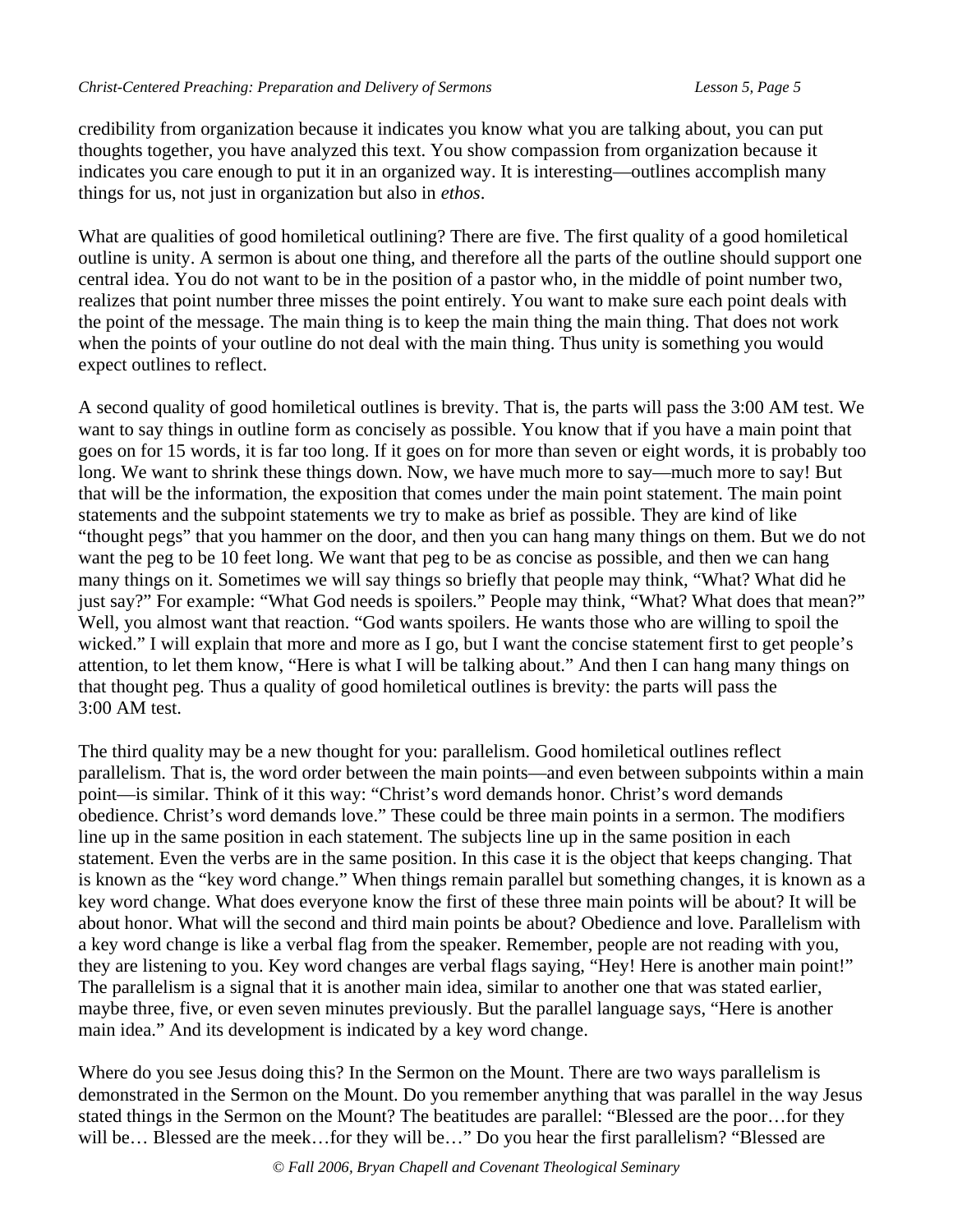the…" This is followed by a key word change: "poor," "meek," etc. Then the latter part of each beatitude is also in parallel form. "Blessed are the poor in spirit for they will be… Blessed are the meek for they will be…" Thus we have parallelism with key word changes in the beatitudes. There is another way in the Sermon on the Mount that Jesus uses parallelism to indicate subject change. "You have heard it said…but I say to you…" Each time He moves to a new subject, He begins with a parallel statement with a key word change.

So this is not some new, modern innovation. This is the way people have heard things throughout the ages. The way in which we give them our outline is parallel phrasing with key word changes. We will look at more examples later. By the way, does the key word change always have to come at the end of the phrase? No, it can be in the middle or the beginning. And does it have to be just one word that changes? No, it will vary. But it is the form of parallelism with some shift in it that is a quality of good outlines. We will talk at various times about doing those key word changes. But we basically want some shift that causes people to say, "That is the main idea again…oh, and there is the shift." That is what the key word change is about.

So far we have unity, brevity, parallelism, and now we add proportion. Another quality of good homiletical outlines is proportion. Some of the readings you will do will call this simply "symmetry." Proportion, or symmetry, is the proportion of similar components of the message should be about equal. The main points are about the same length. If you have multiple subpoints, they are about the same length. Think what would happen otherwise. If your first main point lasts 25 minutes, you know the next main point will only last three minutes. Nonetheless, if you have been preaching for 25 minutes and then say to people, "And my second main point is…" what will the people think? "Oh no! He will be talking another 25 minutes!" This is because the Western ear expects things to be in proportion. Again, no one has a stopwatch on. But we do expect the components to be in roughly equal proportions.

The last quality is progression, meaning the thought should move forward with each component. We should move toward greater understanding, broader understanding, of what has been said. If we feel like we are stuck in the same place and have not moved forward, we may think, "It does not seem like anything happened to move us along." Let us use the three main points we saw before, "Christ's Word demands honor. Christ's Word demands obedience. Christ's Word demands love." If instead of this I said first, "Christ's Word demands honor" and then said, "For my second point, 'Christ's Word demands praise,'" what will people be thinking? "It is a different word, but it seems like we just talked about that." It does not seem that there is progression.

Here is where you will often develop a difficulty with an exegetical versus a homiletical outline. Will a text ever repeat something? Sure it will. And if you are just following through the exegetical outline, you might speak about honor, then find that honor is repeated later and have to speak on that again. If a word or concept is repeated, what will you likely do? You will probably group them together under the same point rather than dealing with it, applying it, and so forth, only to come to it a few verses later and do it all again. I will try to pull ideas together in a way that explains the text in an oral medium. That means there will be parallelism, symmetry, proportion, and also progression.

Let us look at some types of homiletical outlines. We will do this very quickly, but I want you to know there are some different ways homiletical outlines can be put together. The most common one, and the one we will most frequently use, is the logical type, a logical outline. It shows the logical development of the passage's thought.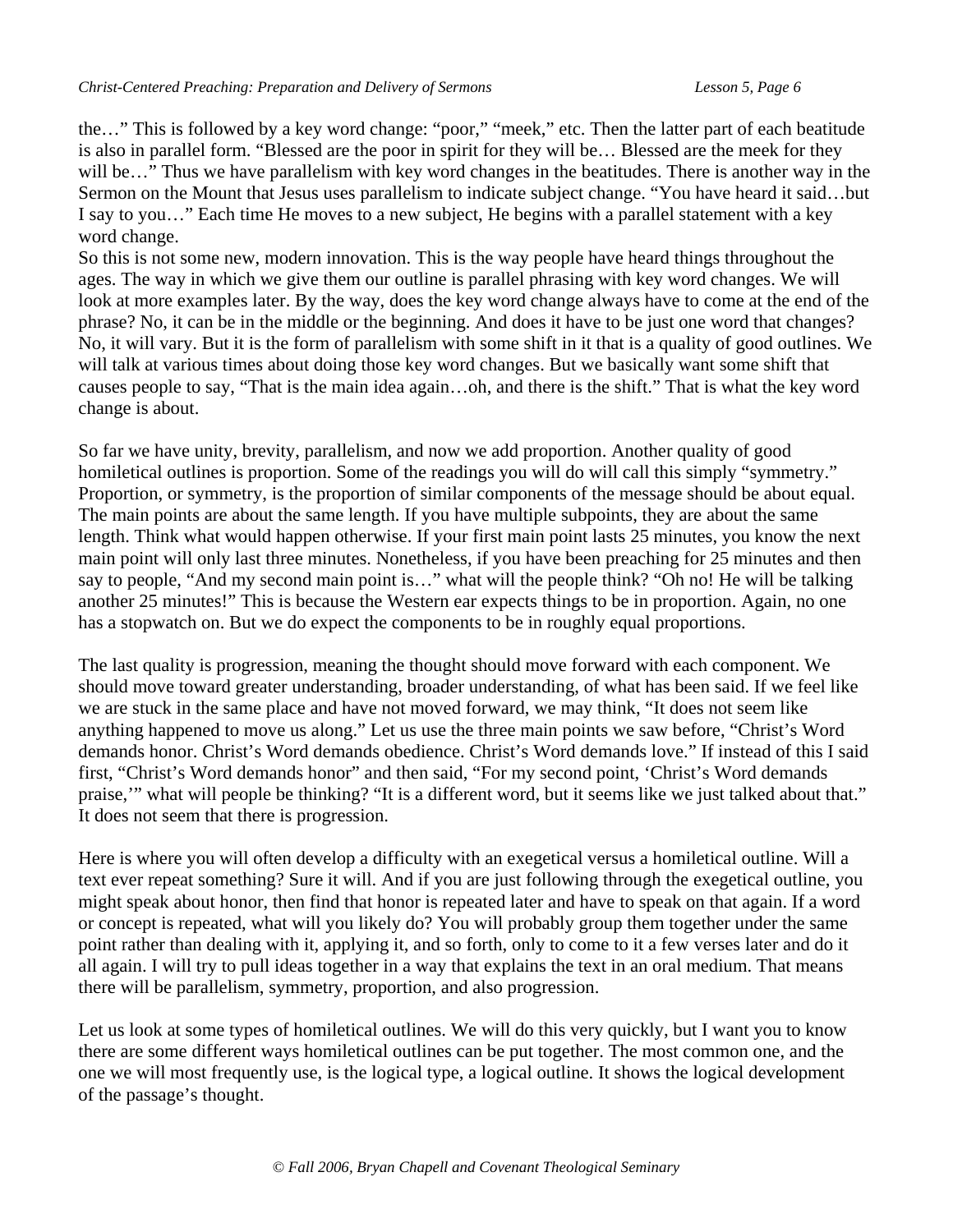As an example, let us look at the following statements: "We should trust God because His nature is loving, "We should trust God because His nature is all-knowing," and "We should trust God because His nature is all-powerful." What if I were dealing with the FCF of "People just are unwilling to trust God." I would say, "Listen, you should trust God because His nature is loving." But the objection to that is "Even if I trust Him to be loving, if God does not know what will happen next, it is not enough. God being loving is not a sufficient reason to trust Him." Therefore you say, "The second main point is "You should trust God because His nature is all-knowing. He is loving, and He also knows what will happen and the consequences of everything." Someone may respond, "While that helps me more, it is still not enough. I believe He loves me and knows what will happen, but if He cannot stop the truck from hitting my child, I still do not have reason to trust Him. Thus I have to say, "Not only is He loving and all-knowing, but He is also all-powerful. He can control all things. He is loving, He is all-knowing, and He can control all things according to His knowledge and according to His love—in ways that are eternal and beyond us, surely. But nonetheless, we can trust Him." I am building in a progressive way the logic that runs through a passage. That is a logically developed message. When you preach from the epistles, and some of the psalms, logical development is the easiest way to go, and it is very, very common.

A second major form of outlines is sequential. That is, we show not the logical development but the chronological development of a passage. We show the chronological outline of a passage. For example, "Because God offers salvation, we must come to Christ." "Because God offers salvation we must abide in Christ." "Because God offers salvation we must testify of Christ." What does that describe, "Come to Christ, abide in Christ, testify of Christ"? What chronology is that? It is the chronology of the Christian life. We come, we abide, and we testify. Thus that particular chronology is logical, but it also sequentially moves through what happens in someone's life. Have you ever heard a sermon where someone says, "This is what happened in the life of David: obedient, disobedient, repentant."? They may move through the life of David to show how we must respond to God. Something like that would be sequential.

Another major form of outline is (I will be giving you two terms here) picturesque or imagistic, a picture or image. Why do we need this for our culture today? Are we more linear, logical, or visual? Which are we more oriented toward? You would have to say that in this era (at least in the United States) we are very image-oriented. I will list for you here what I will even confess is an absolutely awful outline. But hopefully it will make the point well. "If we are to be effective fishers of men, we must use proper tackle"; "If we are to be effective fishers of men, we must go where the fish are"; and "If we are to be effective fishers of men, we must react when we get a nibble." If you are a fisherman, that may mean a little something to you. But what am I doing? I am talking about the process of missions through a fishing analogy. I am bringing to mind people's idea of some fishing experience of their life in hopes that they will understand. This is a terrible outline, though.

I will tell you, one of the best imagistic outlines I ever heard was by a seminary student who had been in the Air Force. His career in the Air Force was as a crash investigation specialist. He would investigate what happened when planes crashed. He went to the life of King Saul, and he said, "There has been a spiritual crash that happened in this man's life. How did it happen?" And he took us through the steps of a crash investigation to say, "First we need to determine the point of impact. Then we need to determine whether it was pilot or mechanical error. Then we have to say, what steps do we take to avoid recurrence?" Now, could you explain the life of Saul that way? Sure you could. It is a pretty good outline: "Point of impact," "Pilot or mechanical error," "What steps can we take to avoid recurrence in our lives?" He uses an image and takes people through an image or picture process. You may have heard pastors do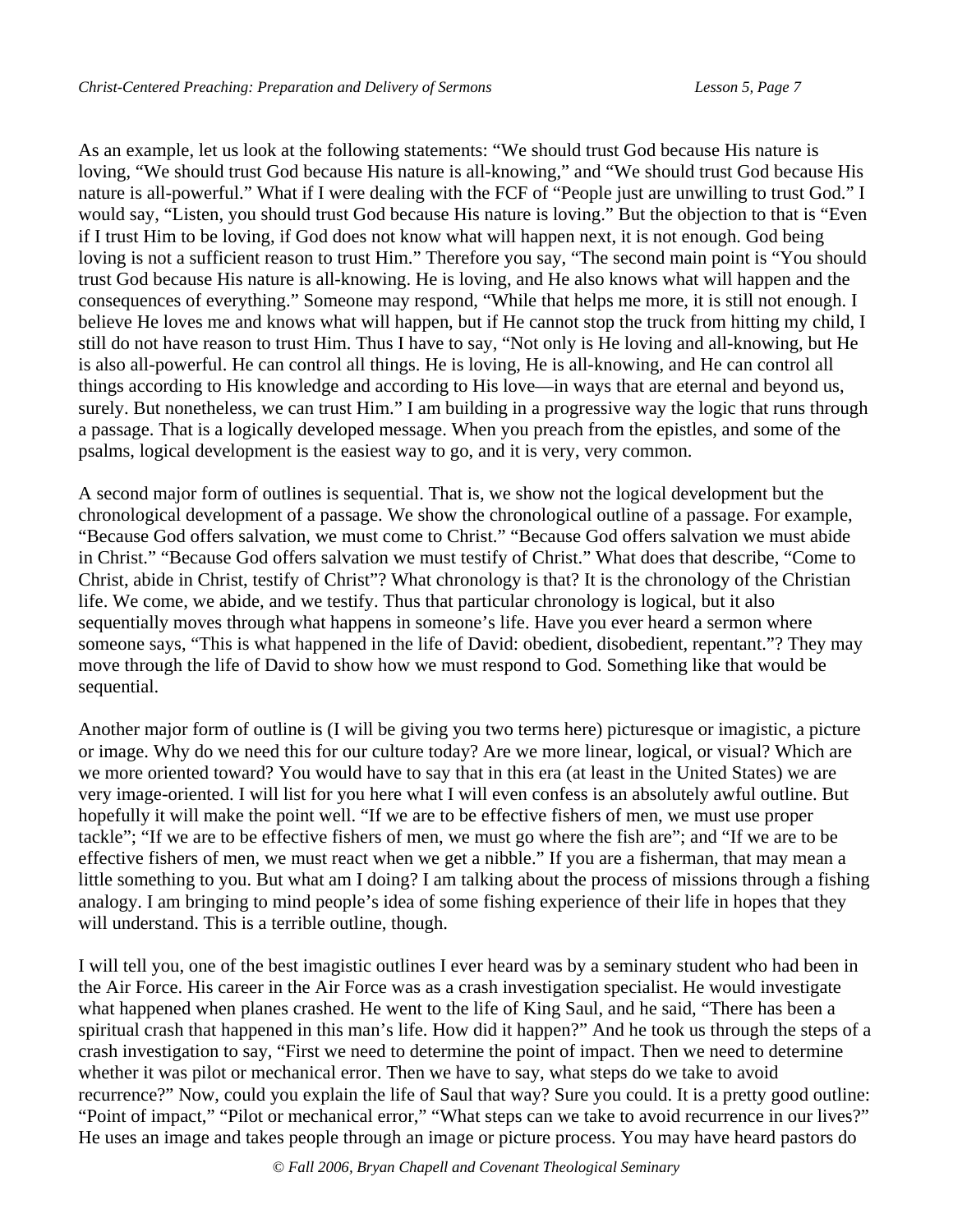this. Did Jesus ever do this? He said, "I am the vine, you are the branches," "I am the light of the world," "I am the bread of life." He took images people are familiar with and tied them to spiritual truth in order to communicate what needs to be known. Thus this type of outline is called picturesque or imagistic.

I think with just knowing about the logical, sequential, and imagistic types of outlines you will have much of the raw material you will need for much of what we will do in this class. There are others, but these are some of the basic outlines. If you are dealing with the epistles, which is where many of the passages assigned in this class come from, what outline do you think you would mainly use? The logical outline. What goes into an outline? What are the components? We will be looking at each of these more later, but just to give you an idea of what we will continue to develop, let us look at them. There will be these various components: some indicator of introduction and conclusion, proposition, main points, subpoints, illustrations, and applications. There will be some indication of what the introduction is about and some indication of what the conclusion is about.

Thus the first thing that goes into outlines is some indication of introduction and conclusion. The second thing that goes into outlines is a proposition, the theme statement. What is the main thing this sermon is about? That is a proposition. Obviously, beyond the proposition there will be main points. Here is a main point: "Because Jesus is the only hope of salvation, we must present Christ in difficult situations." Here is another main point: "Because Jesus is the only hope of salvation, we must present Christ to difficult people," "Because Jesus is the only hope of salvation, we must present Christ despite our difficulties." Now, those are longer for a reason we will talk about shortly. But I hope you see that even though they are long statements, they have key word changes. They are parallel with key word changes. Thus you know the first main point will be about difficult situations, the second main point will be about difficult people, and the third main point will be about our difficulties. You see that by the parallel language. You probably recognize that, in addition to the main points, there are various developmental features. Here is one of those: subpoints. Subpoints are the development of the logic of the main point. In addition to subpoints, there are illustrations that are indicated in the outline. In addition to the illustrations, there are applications that typically are indicated in the outline.

Something I said with some care just a minute ago was that subpoints are the development of the logic of the main point. I said it that way so that hopefully something begins to come to your mind, which is this: an illustration is not a subpoint, and an application is not a subpoint. Yes, they are supporting materials under the main point. But the subpoints are the development of the logic of the main point. They are typically developments of a principle of some sort. The illustrations will illustrate, demonstrate what the subpoints and the main point have been about. Thus illustrations are demonstration. The applications will apply what the subpoints have been about. But neither the illustrations nor the applications are subpoints. The subpoints are the development of the logic of the main point. You may, depending on how full your outline becomes, include transitions of some sort. Thus, for contents of good homiletical outlines, we have indicators of introduction and conclusion, proposition, main points, developmental features, and sometimes transitions. Throughout the rest of the course we will talk about each of those.

Now let us look at some developmental principles for good homiletical outlines. We said that the raw material gives us information we need, but purpose determines the actual construction of the message. You may wonder how many points you are supposed to use. The answer depends on your purpose.

In the history of preaching, there is a standard way we think about the number of main points in a sermon. Depending on if it is a three-point sermon, a two-point sermon, or a four-or more-point sermon, we tend to have certain expectations of what will be accomplished according to the different numbers of points.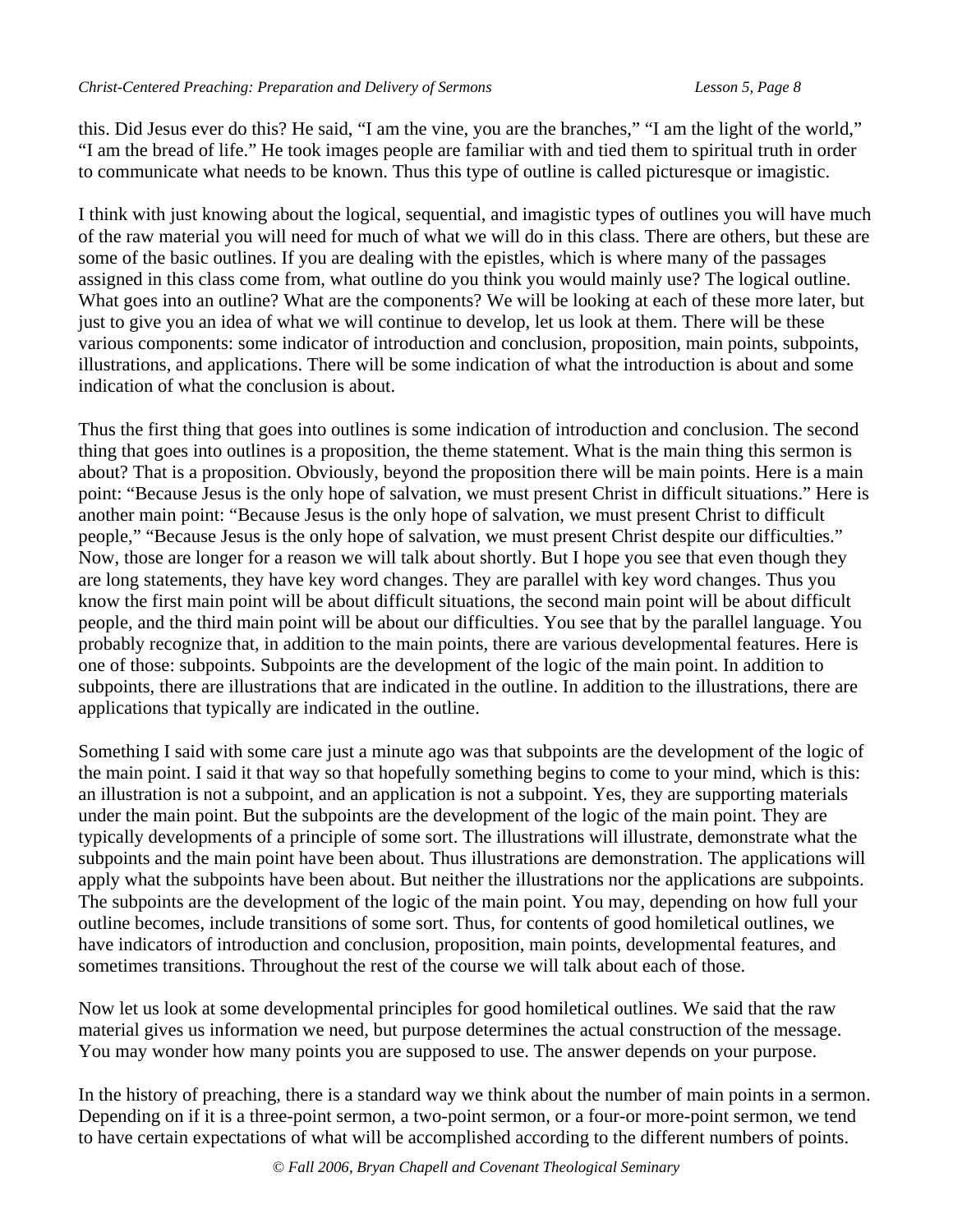This will vary greatly by culture.

For the Western ear, people who have been educated in Western culture, we tend to have certain expectations of what will be accomplished according to the different numbers of points in an outline. A three-point outline is known as "developmental." That is, "This idea leads to that idea, which leads to a culminating idea." This comes right out of Greek and Roman rhetoric and the idea of what a syllogism is. This is a reflection of the way we in Western culture became accustomed to hearing an argument: major premise, minor premise, conclusion. We develop a thought by moving to a culminative idea. A three-point outline often reflects that Western, syllogistic method. By the way, homileticians will always debate, "Where did the three-point sermon come from?" It is the most common in Western culture. I would say it is the most common because in Western culture we are typically more comfortable preaching out of the epistles than out of narratives. Narratives often will not follow a threepoint, developmental from. But didactic passages will almost be able to develop that way. Thus we are often more comfortable with this logical development, which often folds into a three point outline. We often use minor idea, more major idea, most major idea. That is typically what a three-point sermon does. You can think of it as going up the mountain: start here, move up to here, move up to the highest perspective and most important idea. Even the language I gave you before of a sermon being progressive has the idea that you are moving to a higher culmination. And a three-point sermon accomplishes that very readily to a Western ear.

A two-point message has a slightly different purpose. It is not developmental but balanced. Two things typically are in tension, or balanced, to one another. There is hot and cold. There is inside and outside. There is earthly and heavenly. Do you hear these duos? Typically, one is in balance against the other, in some form of tension. If you do not have that tension in a two-point message (in Western culture), do you know what people will feel? They will feel that it is incomplete. "Did you forget the third point? Did you run out of time?" This is because, you see, the third point is really there. Do you know what it is? The third point is the tension between the two. Thus if there is not tension between the two, if they are not counter-balanced in some way, then it makes people feel that you have not communicated anything to them, or you just did not finish. We will do this frequently, and the apostle Paul certainly does it very readily. Paul uses duos between the flesh and the spirit, between the earthly and the heavenly, between the inside and the outside, between the old man and the new man. "Put on the new clothes, put off the old clothes." He uses these duos. Typically in a two-point sermon as we move from the first main point to a second main point, we create the tension. We say, "Here is what we have been looking at, and now here is the flip side we will be looking at." We do not expect people to simply figure out the tension. We tell it to them because they need that information to be able to tell how these two ideas play off of each other.

What about a four-or more-point sermon? It may be summative, meaning it gives you many ideas that are added up to create an overall impression. Summative can also be called additive (because you add this to this to this) or even catalog (because it gives you many ideas). Now, you are not moving up the mountain, typically, in a four-or more-point message. Each of these points has equal weight, but you need them all to develop the overall idea. I think the longest catalog I ever heard were the "14 attributes of a biblical preacher." The pastor who preached that sermon probably was not saying that one was more important than the others. He probably wanted us to hear all of them. He was saying, "You need to hear all of these to get the big picture." It was not minor premise to more major premise to most major premise, rather it was, "You need this, and this, and this…" If you go beyond four points, in this era and culture it is very hard for people to retain it. At four or five points, you are pushing the max. At seven, eight, or nine, you may leave impressions, but your hearers (again, in American culture) will not remember specifics. At 14,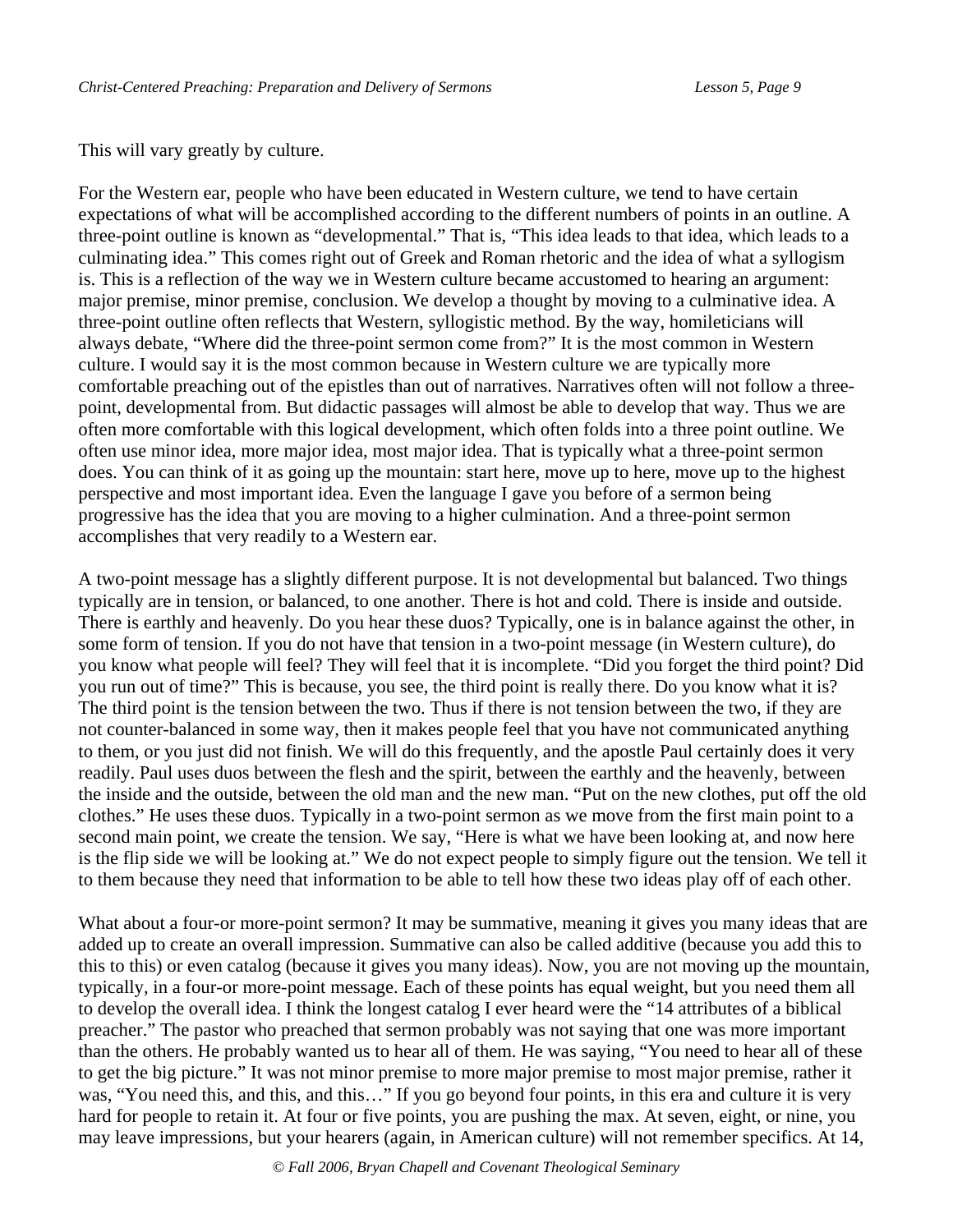you are really just giving the big picture, as your hearers are not likely to remember any of the specifics. Thus a four-or more-point sermon is summative, or additive.

Then there are, in American culture, one-point messages. These are simply called, as you might guess, "essay form." It is simply an essay. The one main point is the proposition or theme statement, and it is developed pretty much like an essay. This is very hard for people to listen to in our culture. Thirty minutes with no breaks, no road signs in between, just paragraph leads to paragraph leads to paragraph… Think if you were listening to this sermon. Typically they are read; very few people have this memorized. By the way, one of the reasons we use outlines is because they are very easy to get into our heads so we do not have to read off a manuscript. We do use essays, and there are some fantastic essay preachers in our culture. Can you think of any preachers who present essays in sermons that are effective? Colson. I would certainly say Colson is an essay preacher. He gives wonderful, marvelous social essays. Usually these are not expository sermons, not taking a text and unfolding it. James Kennedy is the other essay preacher I would mention. These sermons are often essay forms rather than expositions. We will talk later about why that is—often an essay form is a way of addressing an issue, as opposed to developing a text. Thus there may be a reason for an essay sermon, but we will not do it this semester.

Another developmental principle for good homiletical outlines is the principles of subordination. Here I will follow in the tracks of your English teacher. If you have one subpoint, what must you have in addition? You must have another. You cannot have one subpoint under a main point. If you have one subpoint, what should it have been? It should have been the main point. If you have a main point statement and only one subpoint, it will seem to the listener that they are in competition. "What is the main point here? Is that a restatement of what you just said, or did I mishear you? Did you mean to state that instead of the main point?" Thus if you have one subpoint, you must have another. You must have at least two subpoints, if you have any at all. Can you have three subpoints? Sure. Can you have four? Sure. Can you have five? Oh, you are stretching it… Usually two or three subpoints is most common. You do not have to have subpoints. Maybe the main point will carry the thought in itself. But if you do have a subpoint, principles of subordination say you have to have at least one more. Typically there are two or three.

A third developmental principle for good homiletical outlines is that it is helpful to keep the text evident in the outline. As you develop homiletical outlines, it is often very helpful to use the words of the text. People will hear you say something, look at their Bibles, and see that you are using similar words. For example, if I said, "Christ's Word demands honor," and verse 2 had the word honor in it, that is very helpful to people. Now, can you always do that? The answer is no. It may be that the word "honor" did not appear in the text at all. It may have been something like "Give God praise, sing songs to him," and I had to take two phrases and roll them into one main point. So, for example, "praise" and "sing songs," what are those about? They are about giving honor. Thus I may have to take an entirely different word and use it as a summary word to get the biblical concepts. But if I can use the words of the text, that is often very helpful. It is good to keep the words of the text in the outline if I can.

The other thing I will do to keep the text evident in the outline is to tie main points and subpoints to relevant verses. That is how I keep the text most evident in my outline. If I cannot use the words of the text in my outline, I certainly will use the verse references. Think of how preachers develop this. They may say, "Christ's Word demands honor. Look with me at verse 2; it says…" What I just did is a standard pattern. You state the truth (for example, "Christ's Word demands honor"), then place the truth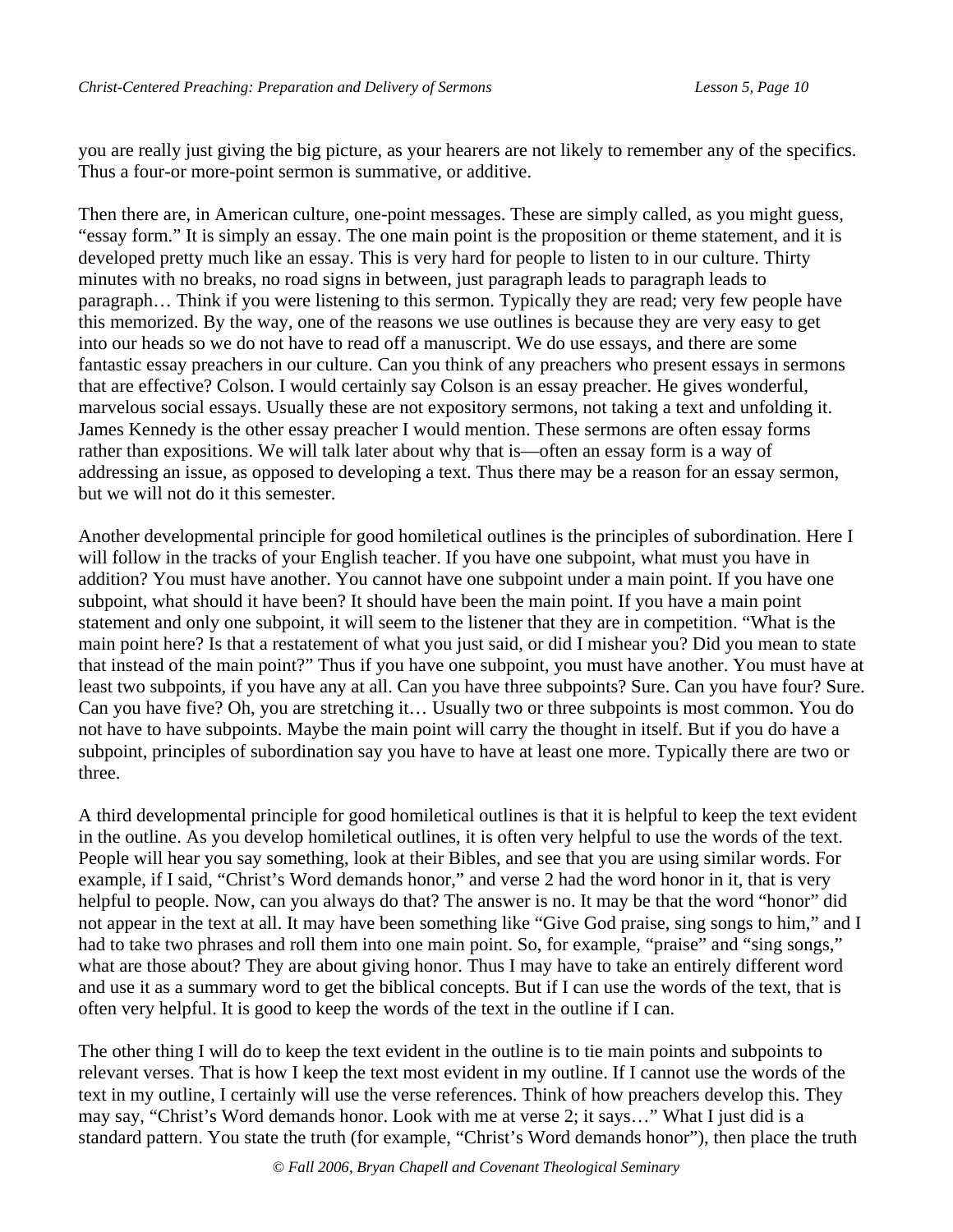("Look with me at verse 2…"), and then prove the truth ("Verse 2 says this…"): state, place, prove. We will talk about various forms of proof as we go. What I often do in my outline is link the main points to the verses that they can be proven by. And if I have subpoints, I will link them to verses as well. So I will say something like, "We should give God honor. First this demands our praise—look with me at verse 3." Then I will begin to explain how verse 3 explains praise. I may have another subpoint, "It also says, 'Sing songs to him,' 'songs, and hymns, and spiritual songs,' what are those things?" Then I will begin to explain what psalms, hymns, and spiritual songs are. Then I may have something in addition. But what I am trying to do is to keep my main points and subpoints tied visually to the text. What is the strength of that? On whose authority do you speak? You speak on the Bible's authority, not yours. Therefore I say, "Here is the truth, now look with me at the text."

This does many things. It makes sure your authority comes out of the Bible, and it makes sure you are in fact explaining what the text says. You have to prove that what you just said comes out of the Bible here. Also, it does the expositor's ethic. What do we do? We open our Bibles and say, "Let me tell you what this means." And when I keep saying, "Look here, it says… Look here…" people will know that I am explaining what the text means. You keep taking them back to the text. One way to do this is to use the words of the text, though you cannot do that a lot of the time. Not only can you, but you must use the verses of the text. Identify the verse references.

A fourth developmental principle for good homiletical outlines is to create consistent visual markers in your pulpit outline. You know, what you take into the pulpit may not be what you have written up. It is often quite a bit more brief. Something I have done through the years to create consistent visual markers is when I have the outline I take into the pulpit, I always circle my illustrations. Why? Because then they are set off for my eye on what the subpoints are about. I work along and think, "I need to remember what the illustrations are," and I just look down. I do not have to read through five sentences; the illustrations are circled. My eye falls immediately to them, so I automatically know what my illustration is. Before I became computer literate I almost always used little triangles to indicate my applications. Now I use a little parallelogram. When I see one of those, I know I am in an application. My eye is not trying to read, "Where is it?!" My eye just falls to the page, and I automatically know, "That is an illustration," or I automatically know, "That is an application."

Now, I do not mean to tell you what you should do. Our styles will vary hugely. But the thing to do while you are in seminary is to begin to develop your own system. What is helpful for you? Do you put a star by an application? Do you put a square over the illustration? Do you highlight the illustrations and applications in different colors? There the difficulty comes when you have 10 different colors, and you need a key on the side to be able to remember what each color stands for. That is really going too far. But the idea is to help me be able to maintain eye contact and speak to people. Having these consistent visual markers helps with that, among other things. Maybe you can make the major points boldfaced, larger, and over in the left-hand margin. Subpoints you might indent a little and make them smaller. This helps us know major ideas and minor ideas just by the way we put them on the page.

The fifth developmental principle for good homiletical outlines may surprise you. This is different, again, than what your English teacher told you. When we develop outlines for preaching, we typically number rather than alphabetize main points and subpoints. Let us say the main point is "1. Christ's word demands praise," and then I had subpoints here. My English teacher told me to use a, b, c, etc. But when you are talking to people, do you say "A…B…" No, you say, "First….Second…Third…" Thus in homiletical outlines we number rather than alphabetize, because that is the way we talk. Otherwise you will have to do some kind of conversion process in your brain, "Let us see: a, b, c…Third!" You will recognize the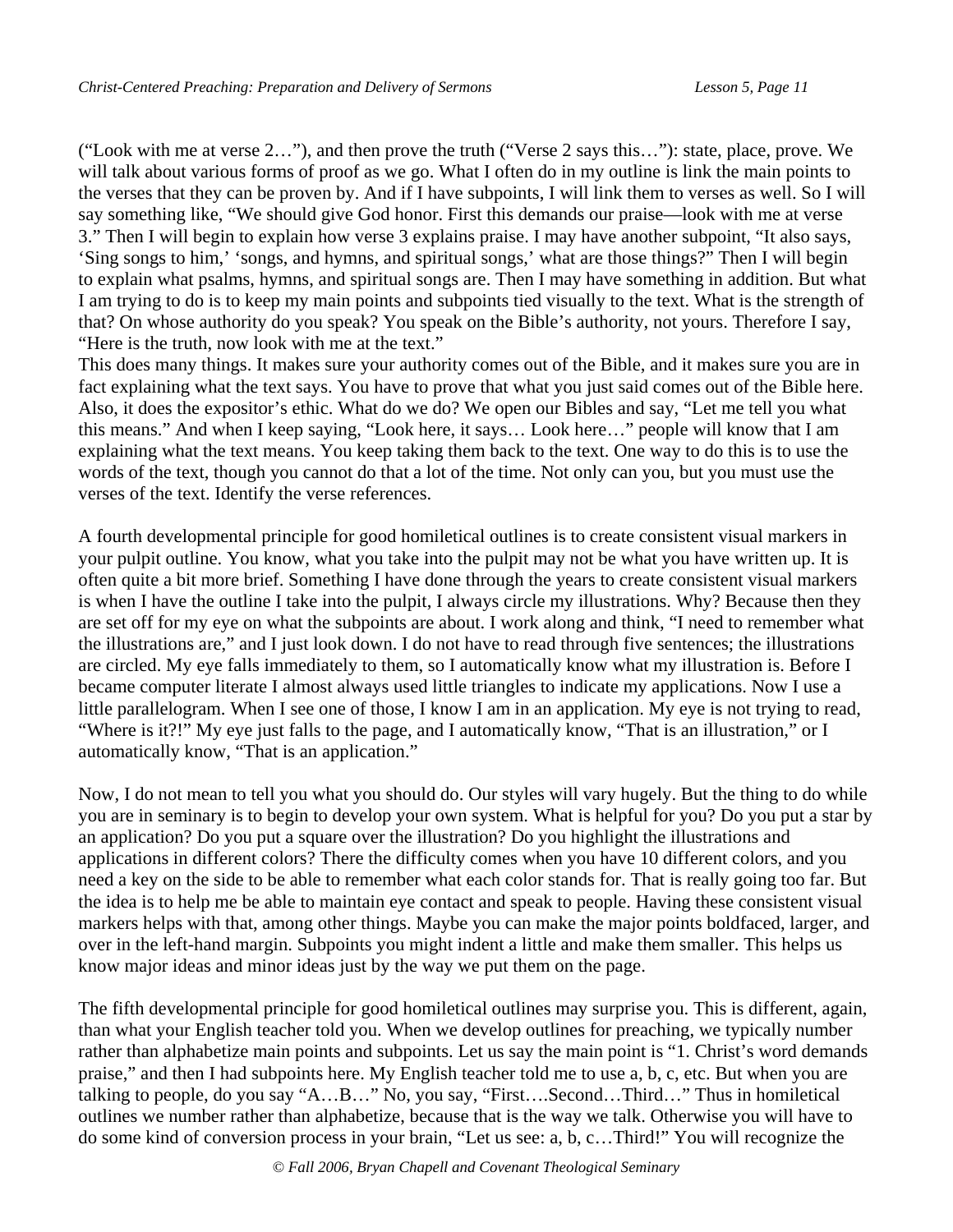unnaturalness of talking to people and doing this. We do not talk that way to one another. Thus it is often typical that we will number even subpoints as well as main points.

A sixth developmental principle for good homiletical outlines is to keep the main points in the pulpit outline clearly segregated. That seems plain enough. Our tendency is to cram things together. Again, we are thinking of essays rather than developing sermons. So, my first main point has gone about two-thirds down the page. Where do I start my second main point, if I am writing an essay? You just keep going down the page. But then some of your main points may be split between two pages. If you have sufficient paper, you could start each main point at the top of a new page. That way your eye does not have trouble navigating. "I finished that point, there is where the next one starts. Now I finished with that one, there is where the next one starts." My eye is always coming to the same place on the page when I transition between points or major ideas. You could also just fold one page four times and have your introduction and each main point on a separate fold. People also use note cards—all kinds of things. My goal for you is to develop a consistent system, this way your eye will know what it is looking for and not be searching on the page. Then you can operate very quickly and efficiently. That is part of keeping the outline seeable.

Another hint is that highlighting or underscoring key word changes while keeping most of the wording parallel aids greatly in many ways. Going back to this rather silly outline, "Christ's Word demands honor," "Christ's Word demands obedience," and "Christ's Word demands love," If I highlight or underline "honor," "obedience," and "love," my eye will go automatically to those words, and I will immediately know what each main point is about. Also, I will emphasize it with my voice, which makes it stand out to people.

Again, these are hints for the pulpit outline, what you take into the pulpit with you. This may be far different from the sermon outline you wrote in preparation for the pulpit outline. I write out my sermons word for word. But I never take the manuscript into the pulpit. I write it out word for word to get my brain and heart ready for what I will say. But I do not want to use a manuscript, because I will end up reading to people. I am talking about now what you take into the pulpit. I think the standard process for many preachers in our culture is exegetical outline, homiletical outline, manuscript, pulpit outline. It is four steps: exegetical outline, homiletical outline, manuscript—write your whole sermon out—and then pulpit outline, convert the manuscript to a pulpit outline. This is a lot of work, but it makes our preaching something that people can listen to and something that is easy to understand.

I also have some cautions for homiletical outlines. There are three. The first you already know: take out the "not's." A possible outline of Luke 18 is "Do not doubt, because God desires our example of persistent prayer," "Do not doubt, because God tells us some requests will not be met but by persistent prayer," and "Do not doubt, because God will answer persistent prayer." Now, if you did not have the full explanation of those, if I left it at "Do not… Do not… Do not…" what have I left out of the sermon? What to do. "Do not do this... Do not do this..." I have left out what to do. This is a rule that we will only use as we learn the basics of preaching. We will break this rule later on. But for now, do not word main points in the negative. If I want to say not to do something, it is better to say, "Avoid…" rather than "Do not…" I will find another way to say it rather than putting it in the negative. That is something we will do this semester. We will get out of the habit of saying things in the negative by saying things in the positive.

The second caution is take out the passive verbs: "He was good…Christians are…" We will find an active verb. Make it active, make it gripping, take out the passive verbs. The third caution is use alliteration with caution. Alliteration is when your key terms all begin with the same consonant. For example, "Praise,"